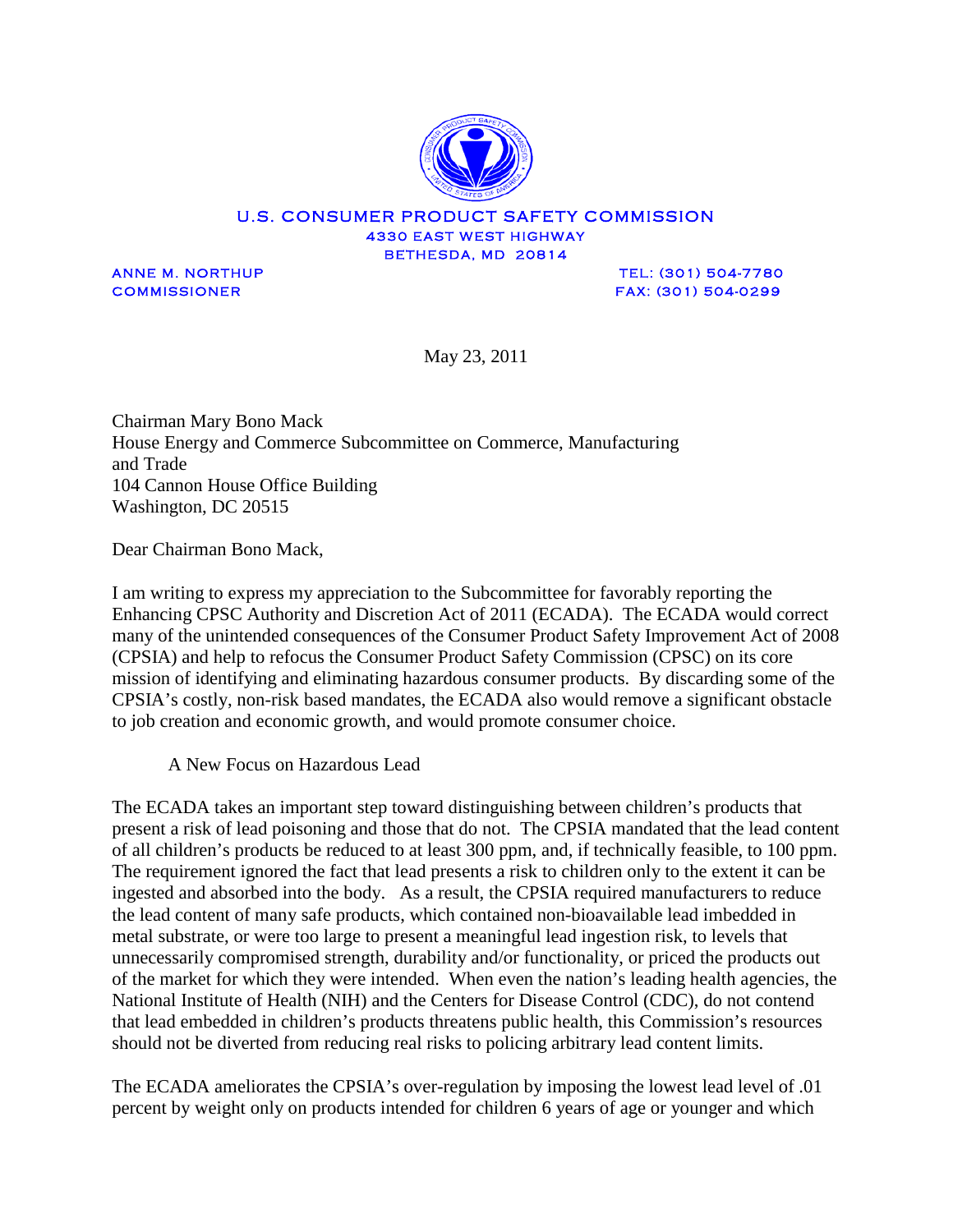can be placed in a child's mouth, and by applying the higher lead limits of 16 CFR § 1500.88 to products intended primarily for outdoor recreational use. These changes reflect the recognition that lead imbedded in a product's substrate cannot be released and ingested in meaningful amounts merely by being licked, while also remaining sensitive to the greater likelihood that children 6 and under will place objects into their mouths. Under these new rules, the lead content of a large children's ball, bicycle handlebars, playground equipment, ATV's and other low-risk products need not be reduced to .01 percent by weight. This is because doing so would result in no reduction in risk to justify imposing reengineering costs, increased manufacturing costs, and, ultimately, a higher cost to consumers.

Importantly, the ECADA also authorizes the CPSC to impose the .01 percent by weight lead limit on any additional products that it determines present an unreasonable risk to children's health. Congress would thereby preserve the CPSC's traditional role of regulating based on established risk, striking a better balance than did the CPSIA between legislative mandates and the CPSC's historic discretionary authority.

Finally, the ECADA eliminates the retrospective application of lead limits of .03 and .01 percent by weight, and excepts most used products from the .06 percent lead limit. This change undoes one of the most significant adverse consequences of the CPSIA – the destruction of the secondhand market for children's products that have never been found to present a risk of harm. A family of moderate means is already under tremendous financial pressure to meet the unavoidable costs of raising a child, such as health care, day care, food, clothing and furniture, without also being forced to purchase new many products for which there has long been a riskfree and thriving second hand market. Notably, the ECADA's exclusion for used children's products is appropriately broader than that contained in the Consumer Product Safety Enhancement Act of 2010 (CPSEA) bill.

While I applaud the Subcommittee's movement toward more risk-based regulation, I believe it could have gone farther toward rational regulation by requiring children's products not warranting reduction to 100 ppm of lead under the new ECADA standard to reduce only to 600 ppm. A compelling case with a scientific basis was never made to justify setting a lead limit of even 600 ppm for all children's products. Rather, a large number of products recalled due to lead in paint – a product on which the CPSC has long imposed a very low lead content limit – created a reactionary political climate. The CPSIA was further fueled by advocacy groups whose only goal is to eliminate all lead from all products, without regard for the relative risk or the economic and other costs. Facing these tail winds, Congress ignored the fact that the well recognized health experts at the NIH and CDC have never found any danger in lead that is not "absorbable" in greater than minimal amounts. I hope that as the diminished, but continuing, economic harm that will flow from the mandatory lead levels maintained by the ECADA become clear, Congress will revisit the issue and allow science to prevail over the emotional appeal of a vocal minority.

## The Functional Purpose Exception

I opposed the functional purpose exception to the CPSIA's lead limits when it was offered as part of the CPSEA, and I continue to prefer a meaningful *de minimis* exemption for all products that do not expose children to the risk of absorbing lead in harmful quantities. The functional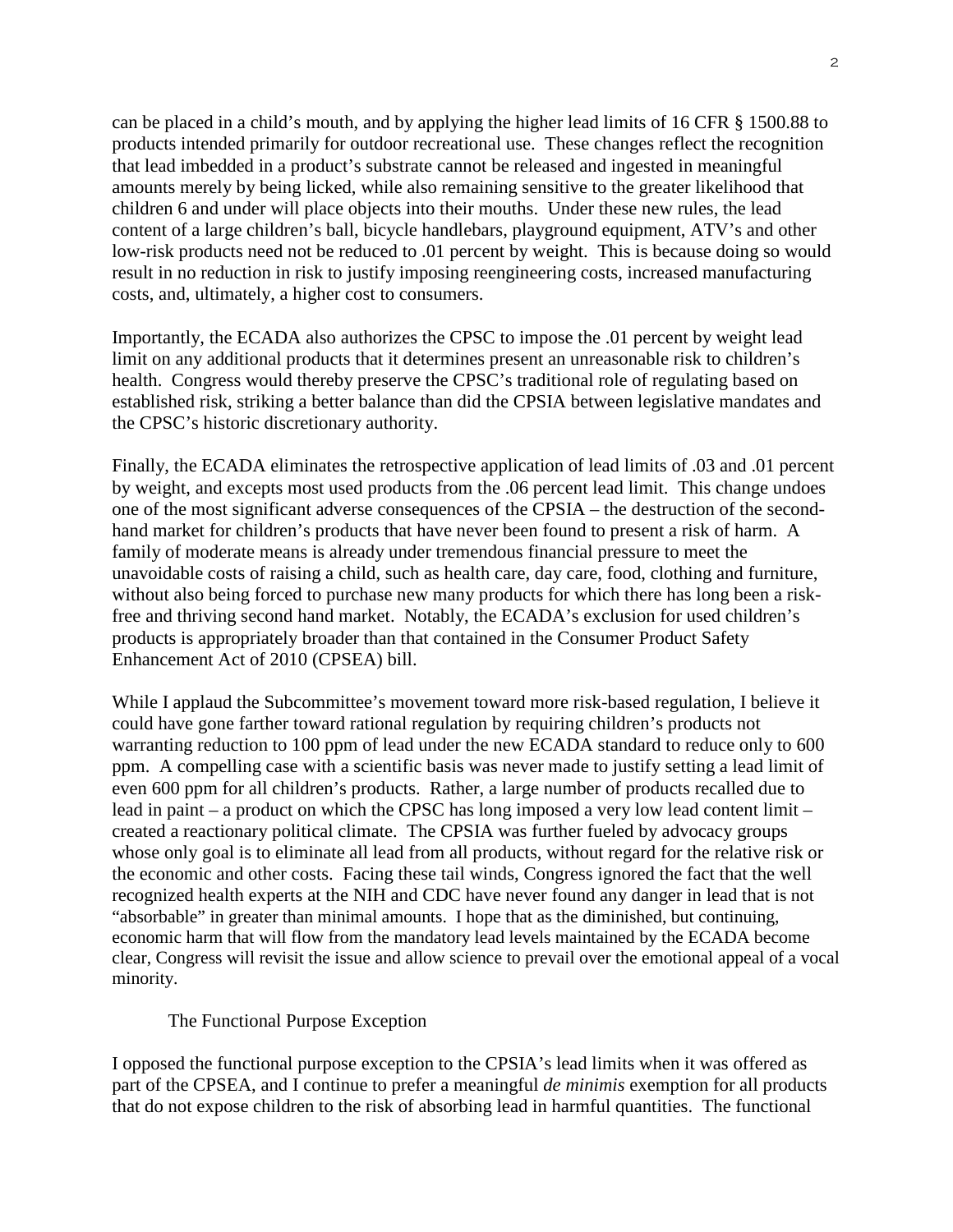purpose exception creates a procedure that is costly and time consuming for both manufacturers and the Commission. A company seeking the exception could make the required showing only with the assistance of expensive scientific and legal experts. The exception would therefore not be available to small businesses with limited resources. It is also unlikely that the Commission, which is not budgeted or staffed to provide this service, would be able to handle the expected volume of petitions in a timely fashion. Such delay could well exceed the time a company could afford to idle production capacity for the subject product, and for smaller companies, would likely exceed the time they could remain in business in the absence of production and sales. Moreover, a company's decision whether to incur such expense and delay would be influenced by the perceived likelihood of success. Given the Commission's current membership, the likelihood in most cases would be low. Indeed, a Commission with even a minimum of flexibility would have construed the CPSIA's absorbability exception as permitting *de minimis*  amounts of lead. This Commission's failure to do so removes all hope that it would provide any relief through a functional purpose exception.

But accepting that the bill will contain the functional purpose exception, I ask that the Committee consider making a few changes. The bill, as currently drafted, would permit the Commission to grant the exception to a product, material or component part when three factors are present: (1) manufacture by removing or making the lead inaccessible is not practicable or technologically feasible; (2) a low risk of mouthing or ingestion; and (3) no measurable adverse effect on public health or safety. I believe the third factor alone should always be sufficient to warrant an exception. If a lead containing product, material or component part can be shown not to create a measurable adverse effect on public health or safety, then the benefit of removing the lead could never outweigh the cost. In addition, the CPSC's sole mission is to protect public health and safety. Where no risk to either is present, the basis for the CPSC's authority to regulate commerce is absent.

I also believe that the first two factors should alone be sufficient to grant the exception. Whenever they are satisfied, the absence of a measurable adverse effect on public health or safety can be assumed. This is because, as previously noted, lead is not absorbed in harmful quantities through the mere licking of objects. The Commission would, in any event, retain the authority to set lower lead limits for specific products where a particular risk is identified.

This approach could be effectuated in the bill through the following changes to the new text added to 15 U.S.C. § 1278a(b)(1), by Section 3(c) of the bill: place the word "and" between subparts  $(1)(A)(i)$  and  $(1)(A)(ii)$ ; and place the word "or" between subparts  $(1)(A)(ii)$  and  $(1)(A)(iii)$ .

Finally, I suggest that the "Limitation on Exception" provision of the functional purpose exception be removed. Granting the Commission discretion to condition the exception on a manufacturer meeting a minimum lead level above that fixed by statute or to impose a time limit on the exception, renders an exception of already dubious value virtually worthless. Where a manufacturer has already made a showing that a product has no measurable adverse effect on public health or safety, there can be no "public health or safety" reason to condition the exception. Moreover, given the record of the current Commission, the substantial risk that this Commission would nonetheless apply such limitations under this new authority would further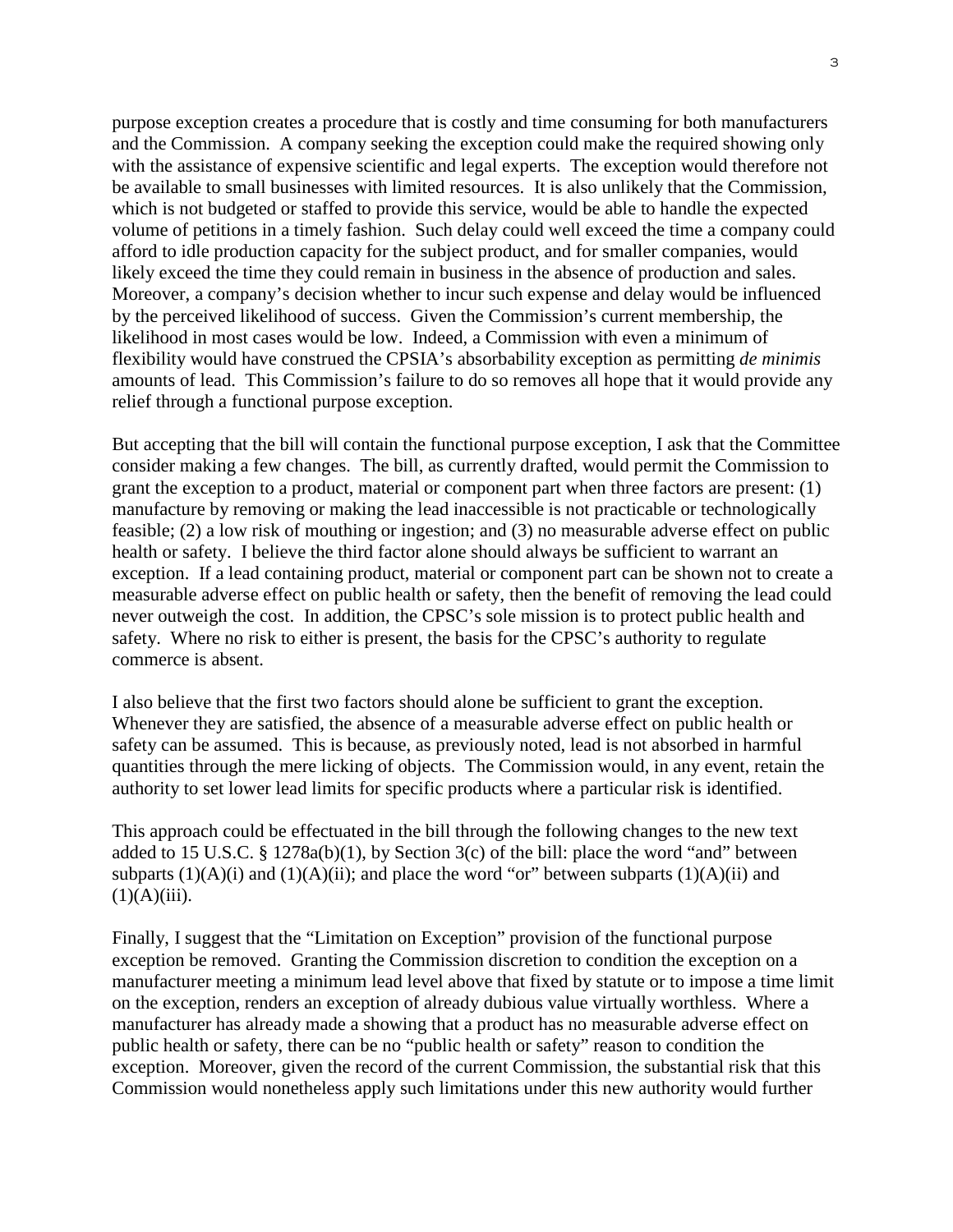reduce manufacturers' incentive to incur the cost and productivity disruption of seeking the exception. While the optics of creating a functional purpose exception to alleviate the economic harm caused by the CPSIA may be appealing, it would be better to omit it entirely than to provide one that offers no real hope of relief.

## Reduction in Third-Party Testing

The imposition of third-party testing, certification and tracking requirements on all children's products, without regard for their degree or likelihood of risk, was perhaps the greatest unjustified burden of the CPSIA. This is because the sophisticated internal controls manufacturers now use to determine compliance and our own improved enforcement methods obviate the need for complex, third-party testing and certification to ensure compliance with the law. Indeed, by requiring all manufacturers of children's products to send their products to be tested at a third-party lab, regardless of risk, the CPSIA disproportionately hurts companies with robust in-house testing programs, those with more creative and effective ways of ensuring compliance internally, as well as domestic American companies who have never had a violation. Furthermore, a "bad actor" with a casual attitude toward safety standards compliance will be just as casual about maintaining accurate records to support CPSIA-mandated certifications.

The ECADA accounts for these facts by mandating third-party testing only for products, materials and standards that are known to present a significant risk of serious injury or death to the most vulnerable populations. Otherwise, the Commission may require third-party initial certification or continued compliance testing only after determining that the benefits from requiring third-party testing justify the costs, and must tailor the rule to impose the least possible burden. These requirements will prevent the CPSIA's consequence of imposing great costs, both economic and intangible, on the economy, businesses and consumers that far outweighed any minimal improvement in safety that was achieved by the CPSIA's expansive third-party testing provisions.

As the Committee may be aware, the CPSC has already accredited labs under the CPSIA to third-party test rugs and carpets, vinyl, clothing textiles and mattresses intended for use by children to the general consumer product safety standards promulgated under the Flammable Fabrics Act (FFA). I do not believe Congress intended the Commission's longstanding FFA regulations applicable to those products to be treated as "children's product safety rules" requiring third-party testing under the CPSIA. It appears that ECADA § 4 retroactively corrects the CPSC's misconstruction of the CPSIA by precluding the Commission from requiring thirdparty testing to these general consumer product safety rules until it has satisfied the requirements set forth at 15 U.S.C. § 2063(b)(3), as amended by the ECADA. But the Committee may wish to clarify this point by more clearly stating that the requirements of 15 U.S.C. § 2063(b)(3), as amended, apply retroactively to any rules, regulations, standards and bans to which third-party labs have already been accredited to test under the CPSIA, and that are not included among the children's product safety rules described in 15 U.S.C. § 2063(a)(3)(B), as amended by the ECADA.

New Requirements for the Public Database